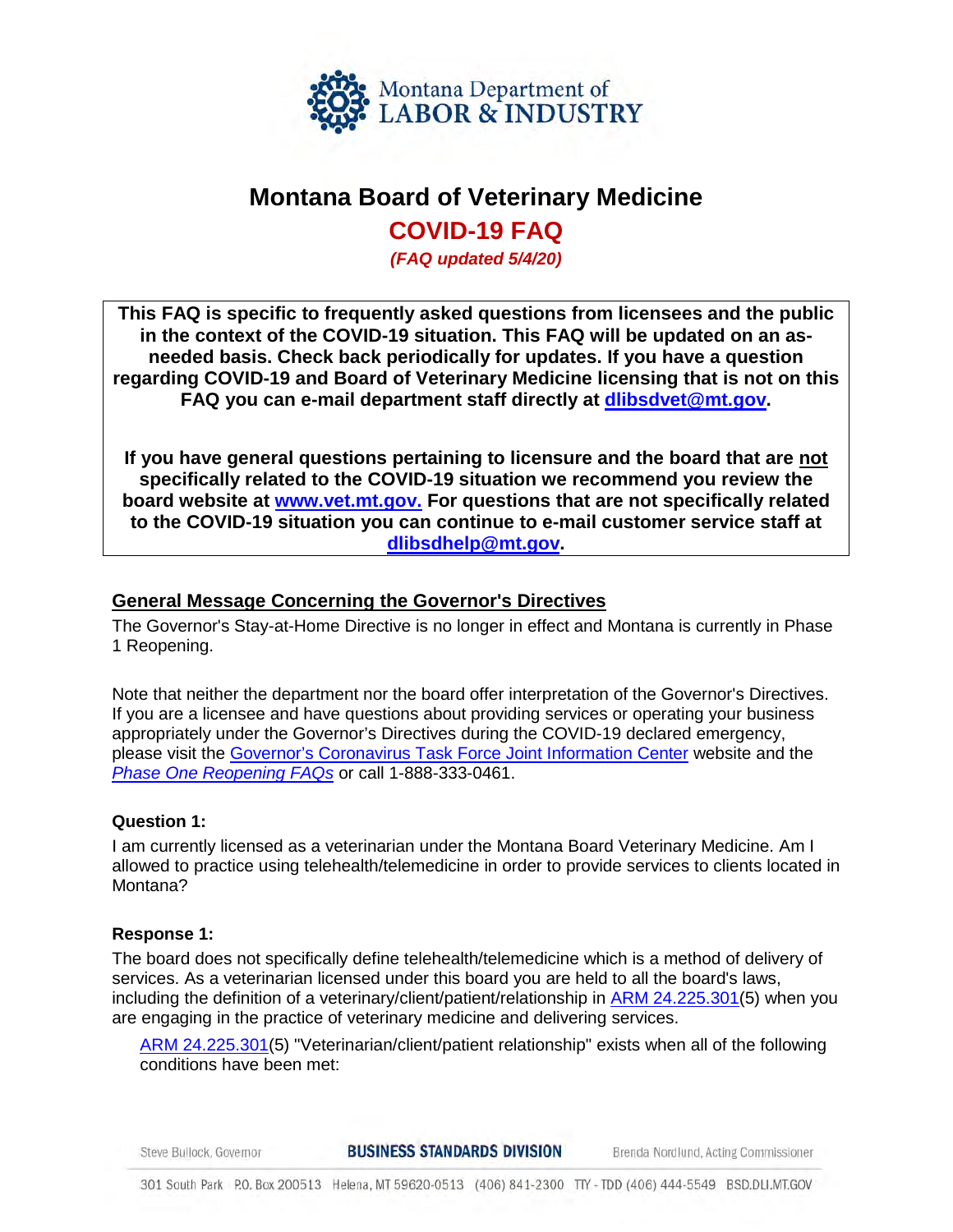

(a) the veterinarian has assumed the responsibility for making clinical judgments regarding the health of the animal(s) and the need for medical treatment, and the client has agreed to follow the veterinarian's instructions;

(b) the veterinarian has sufficient knowledge of the animal(s) to initiate at least a general or preliminary diagnosis of the medical condition of the animal(s). This means that the veterinarian has recently seen and is personally acquainted with the keeping and care of the animal(s) by:

(i) virtue of an examination of the animal(s); or

(ii) medically appropriate and timely visits to the premises where the animal(s) are kept; and

(c) the veterinarian is available for follow-up evaluation in the event of adverse reactions or failure of the treatment regimen.

## **Question 2:**

Has the board changed any of its laws pertaining to its definition of VCPR? Has the federal definition of VCPR changed in order to facilitate telehealth/telemedicine? Specifically, are there changes to the FDA requirement for animal examination and premises visit relevant to the FDA regulations governing Extralabel Drug Use in Animals and Veterinary Feed Directive (VFD) drugs?

#### **Response 2:**

The board has not changed its definition of VCPR which does not have specific requirements regarding physical examination, just "examination" (see Question/Response #1 for Montana's definition of VCPR). However, licensees must still follow all applicable state and federal laws pertaining to the practice of veterinary medicine, including state and federal drug laws.

With that said, the FDA sent out a press release on 3/24/20, which in part reads: *"... In order to help veterinarians utilize telemedicine to address animal health needs during the COVID-19 pandemic, the FDA generally does not intend to enforce the animal examination and premises visit portion of the VCPR requirements relevant to the FDA regulations governing Extralabel Drug Use in Animals and Veterinary Feed Directive (VFD) drugs. This will allow veterinarians to prescribe drugs in an extralabel manner or authorize the use of VFD drugs without direct examination of or making visits to their patients, which will limit human-to-human interaction and potential spread of COVID-19 in the community..."*.

For further information from the FDA on this issue and its increased flexibility see the [3/24/20](https://www.fda.gov/news-events/press-announcements/coronavirus-covid-19-update-fda-helps-facilitate-veterinary-telemedicine-during-pandemic) FDA [press release concerning veterinary telemedicine.](https://www.fda.gov/news-events/press-announcements/coronavirus-covid-19-update-fda-helps-facilitate-veterinary-telemedicine-during-pandemic) Generally speaking, other FDA press releases which may or may not be relevant to veterinarians can be found on its [newsroom page.](https://www.fda.gov/news-events/fda-newsroom/press-announcements)

#### **Question 3:**

I am currently licensed as a veterinarian under the Montana Board Veterinary Medicine and may be engaging in telehealth/telemedicine for the first time. Does the board have any training requirements or recommend any particular types of training so I have more information on how to engage with clients and patients while complying with all of the laws under this board?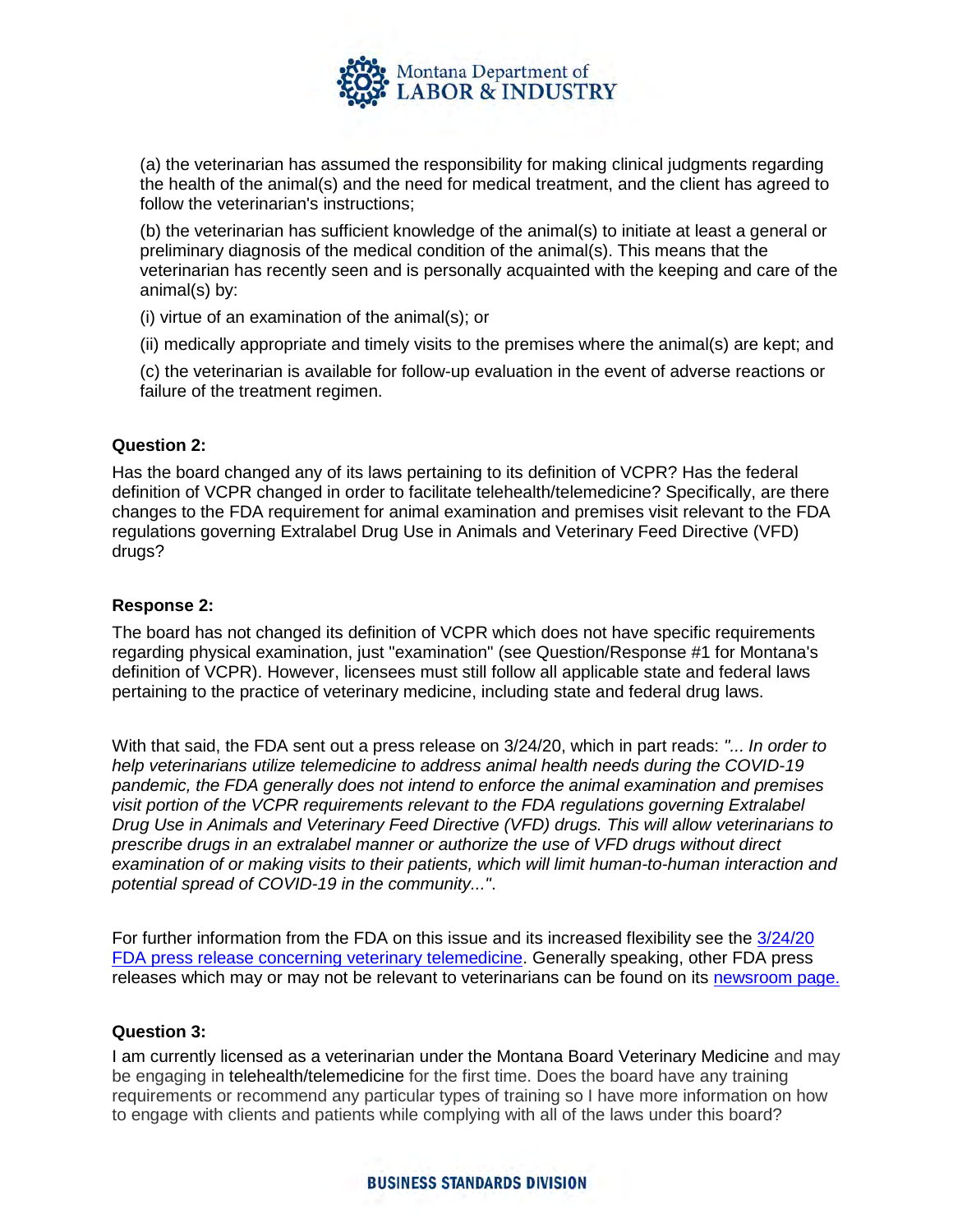

#### **Response 3:**

Staff and the board cannot give legal advice so we cannot recommend nor endorse any particular trainings or protocols/best practices. As stated in Response #1, the board does not specifically define telemedicine/telehealth and you are held to all the boards statutes and rules, including the definition of "VCPR" when engaging in the practice of veterinary medicine.

You might try contacting your state and/or national professional association(s) to see if they have any recommendations regarding training and best practices (e.g. [AVMA,](https://www.avma.org/resources-tools/animal-health-and-welfare/covid-19?utm_source=email-mem&utm_medium=coronavirus200315&utm_campaign=coronavirus&utm_term=link&utm_content=covid-19-webpage) [MVMA,](https://www.mtvma.org/) etc.). As a licensee you are still held not only to the regulations cited in Response #1, but also all the other [statutes](http://boards.bsd.dli.mt.gov/vet#8?2) and [rules](http://boards.bsd.dli.mt.gov/vet#8?1) including unprofessional conduct, privacy, etc. regardless of the method you are using to deliver those services. If recommendations from other organizations conflict with Montana's laws you must adhere to Montana's laws.

## **Question 4:**

I am licensed as a veterinarian in another jurisdiction. Can I practice in Montana without obtaining a Montana license?

#### **Response 4:**

Under [37-18-104\(](https://leg.mt.gov/bills/mca/title_0370/chapter_0180/part_0010/section_0040/0370-0180-0010-0040.html)1)(c), MCA, veterinarians licensed and in good standing in another jurisdiction are allowed to practice for three days without a license as defined under the board's occasional case exemption, ARM 24.225.301(3): "... veterinarian actively licensed and in good standing in another state or jurisdiction who practices veterinary medicine in this state no more than three days in any calendar year who is supervised by a veterinarian licensed in this state." It is an exemption, so no registration is required. Also see Question/Response #5.

#### **Question 5:**

I read your response to Question #4. Is there a way to obtain some type of temporary or emergency license as a veterinarian to provide services to clients who are located in Montana while under the states of emergency declared federally and in Montana?

#### **Response 5:**

As authorized by 10-3-118 MCA, and Governor Steve Bullock's directive, The Montana Department of Labor and Industry has implemented a COVID-19 emergency healthcare registration for out-of-state healthcare licensees requesting to actively work in Montana for a defined period of time. For more information and to register visit [http://bsd.dli.mt.gov/licensee](http://bsd.dli.mt.gov/licensee-covid-19)[covid-19.](http://bsd.dli.mt.gov/licensee-covid-19) This registration will only enable people to work in Montana when they have registered appropriately with the department and have been *granted* a registration.

The registration is only valid until the current emergency directives are rescinded. If you are looking to work in Montana longer than the current state of emergency is in effect you must be licensed in Montana or fall under one of the exemptions listed in [37-18-104,](https://leg.mt.gov/bills/mca/title_0370/chapter_0180/part_0010/section_0040/0370-0180-0010-0040.html) MCA, including but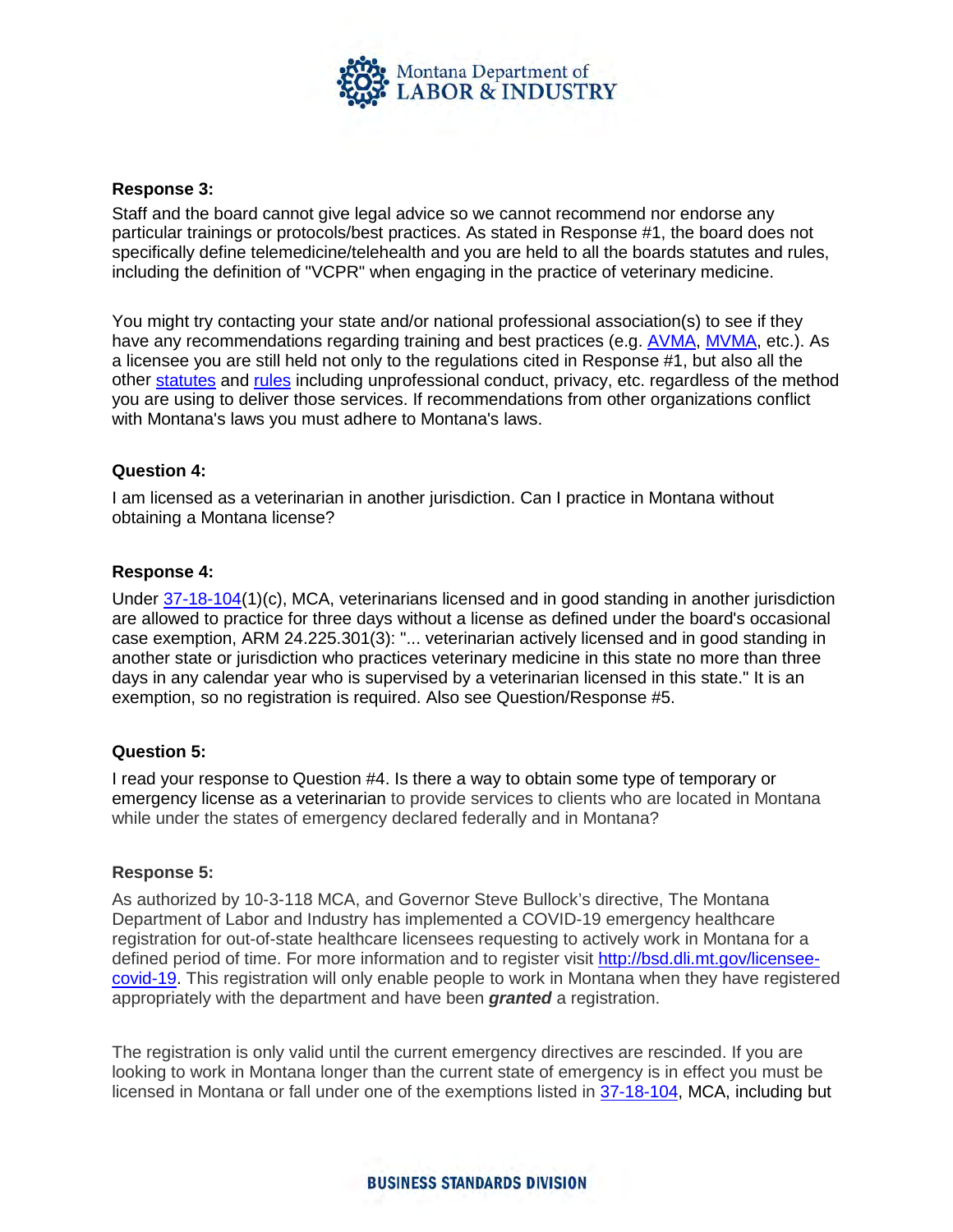

not limited to the occasional case exemption described in Question/Response #3. Information on applying for a Montana license can be found in Question/Response #11.

#### **Question 6:**

I was previously licensed as a veterinarian in Montana but my license has expired or terminated (i.e. expired more than two years ago). Can I get an emergency permit to practice in Montana during the state of emergency without applying for and being granted a new license through the normal licensing process?

## **Response 6:**

If you are licensed in another state you may apply for an emergency healthcare registration as described in Question/Response #5 which will only be valid for the period of time during which Montana is under a declared state of emergency.

If your Montana license has expired and you wish to become licensed again you may choose to renew by renewing through the normal process and paying all the associated late renewal fees. If your license is terminated (i.e. expired for more than two years) you will need to reapply for a new license using the normal application process, including the application fee. If you apply you can ask department staff to check your old record to see if we still have your transcript and exam results on file since those would not change. You can access your record to renew or apply for a new license through your [online eBiz](https://ebiz.mt.gov/POL/Default.aspx?pk_vid=6245a1cd2f8879961588627883a60a89) acount.

#### **Question 7:**

I am licensed as veterinary technician in a jurisdiction(s) that licenses veterinary technicians. Can I engage in practice under that license in Montana?

#### **Response 7:**

Veterinary technicians are not licensed in Montana. In order to practice veterinary medicine in Montana you must be licensed as a veterinarian or fall under the exemptions listed in [37-18-](https://leg.mt.gov/bills/mca/title_0370/chapter_0180/part_0010/section_0040/0370-0180-0010-0040.html) [104, MCA.](https://leg.mt.gov/bills/mca/title_0370/chapter_0180/part_0010/section_0040/0370-0180-0010-0040.html) Since veterinary technicians are not licensed in Montana you would be unlicensed support personnel and would need to be supervised by a Montana licensed veterinarian as described in [ARM 24.225.405.](http://mtrules.org/gateway/RuleNo.asp?RN=24%2E225%2E405)

#### **Question 8:**

Does the board have any recommendations on best practices for disinfectants, procedures that should or should not be performed during the pandemic, use of medical supplies, a fact sheet on the virus, etc.?

#### **Response 8:**

Staff and the board cannot give legal advice so we cannot recommend nor endorse any particular trainings or protocols/best practices as this is outside the scope of the board's statutes and rules. You might try contacting your state and/or national professional association(s) to see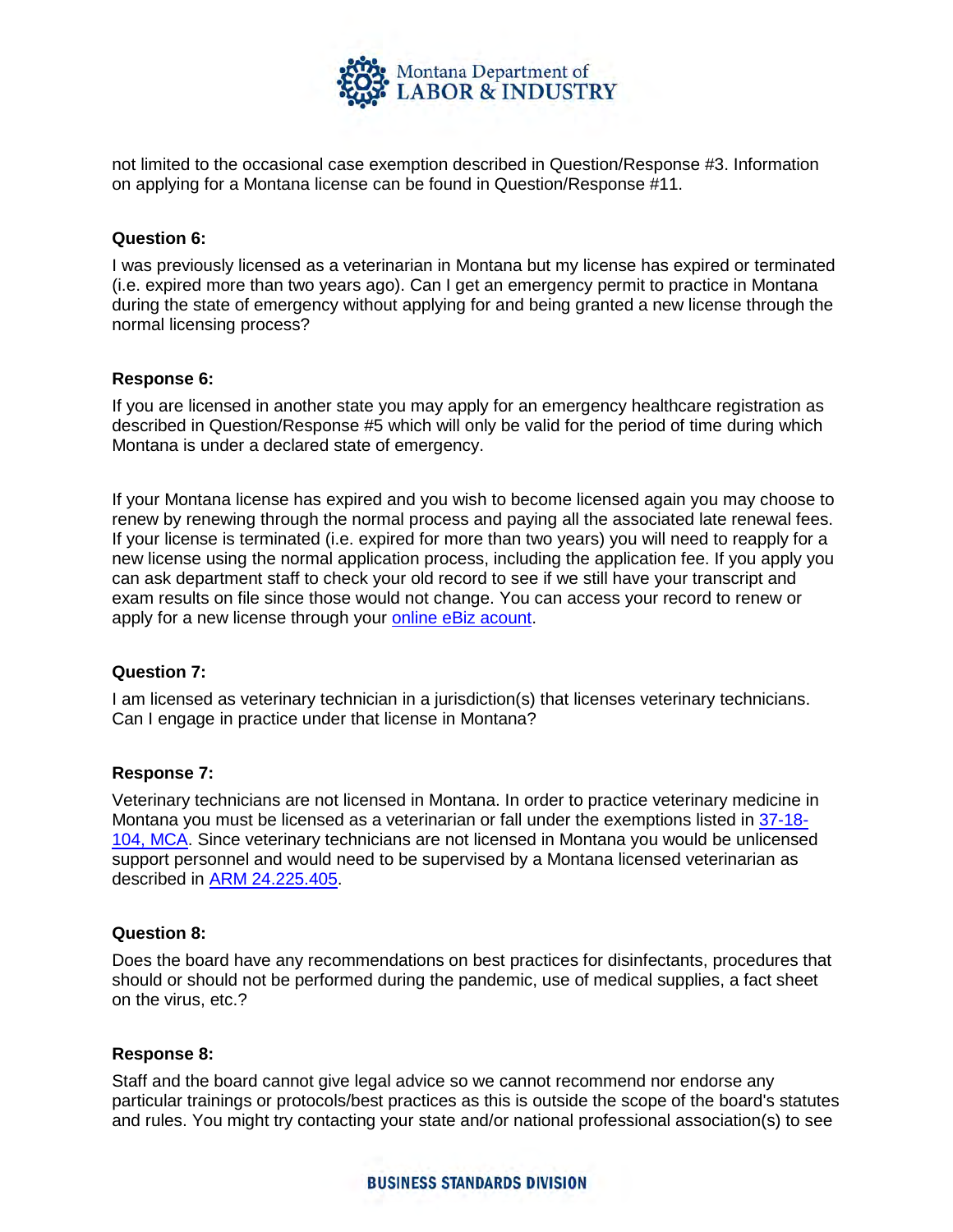

if they have any recommendations best practice recommendations and links to other resources (e.g. [AVMA,](https://www.avma.org/resources-tools/animal-health-and-welfare/covid-19?utm_source=email-mem&utm_medium=coronavirus200315&utm_campaign=coronavirus&utm_term=link&utm_content=covid-19-webpage) [MVMA,](https://www.mtvma.org/) etc.).

#### **Question 9:**

Are Montana veterinarians considered "essential" under the Governor's Stay-in-Place Directive which took effect on 3/27/20?

## **Response 9:**

The 3/27/20 *Stay-in-Place Directive* is no longer in effect as described in the Governor's 4/22/20 *Directive on Phased Reopening of Montana and Establishing [Conditions for](https://covid19.mt.gov/Portals/223/Documents/04-22-20%20Directive%20and%20Appx%20-%20Reopening%20Phase%20One.pdf?ver=2020-04-22-124954-977) Phase One* and its associated *[Phase One Reopening FAQs.](https://covid19.mt.gov/Portals/223/Documents/FAQ%20Phase%201%20Reopen%20MT%20-%20V1%20approved.pdf?ver=2020-04-29-075649-290)* If you have questions you should contact the Governor's Office directly as described on page 1 of this FAQ under "General Messages Concerning the Governor's Directives."

## **Question 10:**

Is the Department of Livestock Animal Health Bureau (i.e. state veterinarian's office) still open and conducting business (e.g. import permits, diagnostic laboratory, etc.)?

#### **Response 10:**

The [Animal Health Bureau](https://liv.mt.gov/Animal-Health) is implementing contingency planning, just like this department and board and all state agencies. However, at this time the bureau is maintaining all of its services, including providing import permits, disease management, bison management, meat, milk, and egg inspection as well as the diagnostic laboratory, so veterinarians should not see any disruption—at least in the short term. We have been told that the Animal Health Bureau also intends to maintain contact with regard to with veterinarians regarding impacts related to its authority through its e-mail distribution list (i.e. MDOL update). For more information from the [Department of Livestock you can visit](https://news.mt.gov/category/department-of-livestock) its COVID-19 webpage.

#### **Question 11:**

I am applying for a new "regular" Montana license**.** Will issues related to COVID-19 impact the amount of time it takes me to become licensed?

#### **Response 11:**

The department and board recognize that the current COVID-19 pandemic has created discord in the normal application, examination, and licensure process. We are striving to address these concerns and potential roadblocks as quickly as possible; however, please understand that this will not occur overnight. The board must continue its public safety mission while adapting to daily changes occurring from the pandemic. This will take time. Applicants are encouraged to begin their application for licensure and to complete as much of the required information as possible. Applications remain valid for one year under normal circumstances. If you submit your application and an item is missing, our licensing specialist will work with you to complete the application. We do not deny applicants for submitting an incomplete application. By completing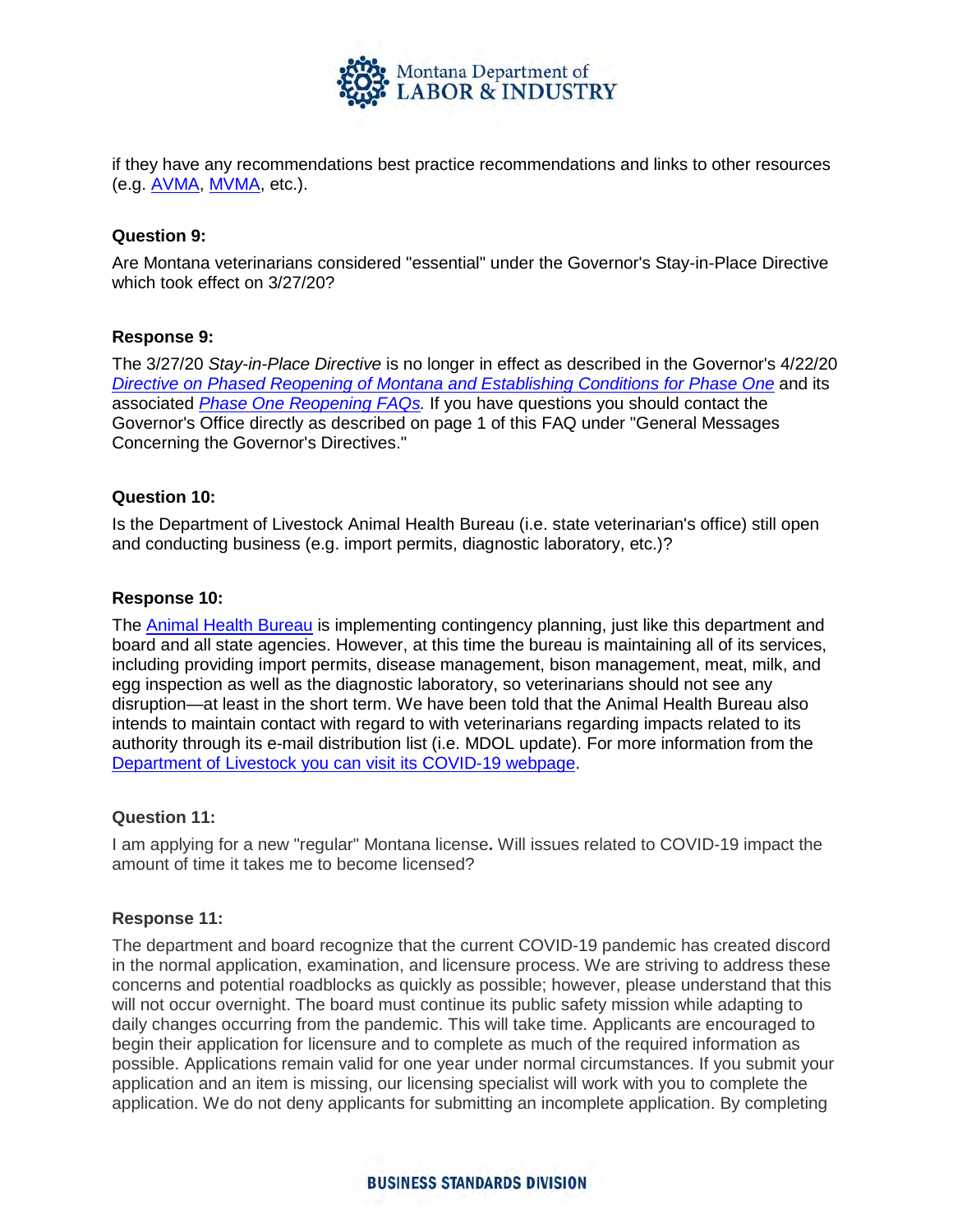

the application's remaining parts, exempting exams, etc., you can get ahead on the licensure process.

[Online applications](https://ebiz.mt.gov/pol/Default.aspx?pk_vid=ae2b01074ccdd0051585341609e8c24f) are always the most efficient application method and allow you to upload your own supplemental forms directly into your application at any time. Paying the fee triggers the beginning of the staff review process. Be aware that to verify authenticity, some documents such as exam results, transcripts, and background checks must be sent to the department directly from the source and cannot be uploaded by the applicant.

View the licensing requirements and application checklists which will assist you with your application process.

- Veterinarian Licensing [Requirements & Application](http://boards.bsd.dli.mt.gov/Portals/133/Documents/vet/VET-VET-APP_License-App-Checklist.pdf?ver=2018-06-15-122230-960) Submission Checklist veterinarian [applicant NOT CURRENTLY licensed out-of-state](http://boards.bsd.dli.mt.gov/Portals/133/Documents/vet/VET-VET-APP_License-App-Checklist.pdf?ver=2018-06-15-122230-960)
- Veterinarian Licensing [Requirements & Application](http://boards.bsd.dli.mt.gov/Portals/133/Documents/vet/VET-VET-APP_License-App-Checklist_37-1-304.pdf?ver=2018-06-15-122220-113) Submission Checklist veterinarian [applicant CURRENTLY licensed out-of-state](http://boards.bsd.dli.mt.gov/Portals/133/Documents/vet/VET-VET-APP_License-App-Checklist_37-1-304.pdf?ver=2018-06-15-122220-113)
- **EXECTED EUTHANASES TECHNICIAN LICENSING Requirements & Application Submission [Checklist](http://boards.bsd.dli.mt.gov/Portals/133/Documents/vet/VET-CET-APP_License-App-Checklist.pdf?ver=2018-06-15-122234-960)**
- [Certified Euthanasia Agency Licensing](http://boards.bsd.dli.mt.gov/Portals/133/Documents/vet/VET-CEA-APP_License-App-Checklist.pdf?ver=2018-06-15-122227-647) Requirements & Application Submission **[Checklist](http://boards.bsd.dli.mt.gov/Portals/133/Documents/vet/VET-CEA-APP_License-App-Checklist.pdf?ver=2018-06-15-122227-647)**

## **Question 12:**

I am applying for a license and have completed all requirements except for passing an approved national exam (veterinarians) or required training course and exam (certified euthanasia technicians). Can I be issued a full license without having passed the exam?

## **Response 12:**

Testing centers are beginning to open up with limited appointments across the country for persons wishing to register for the NAVLE. For the most current information, visit the International Council for Veterinary Assessment's (ICVA) news and [updates webpage.](https://www.icva.net/news-and-updates/navle-april-2020-update-as-of-3-27-20-322pm/) Additionally, veterinarian applicants who meet all other licensing requirements with the exception of passing the NAVLE can be issued a temporary permit per the criteria described in [ARM 24.225.501.](http://mtrules.org/gateway/RuleNo.asp?RN=24%2E225%2E501)

Applicants for certified euthanasia technician should direct questions regarding inability to obtain required training directly to department staff [dlibsdhelp@mt.gov.](mailto:dlibsdhelp@mt.gov)

#### **Question 13:**

I am currently licensed as a [veterinarian/embryo transfer technician/certified euthanasia technician]. Many conferences and training courses are being cancelled or changed to online due to health and safety concerns, etc. What should I do if I cannot meet my annual continuing education (CE) requirements?